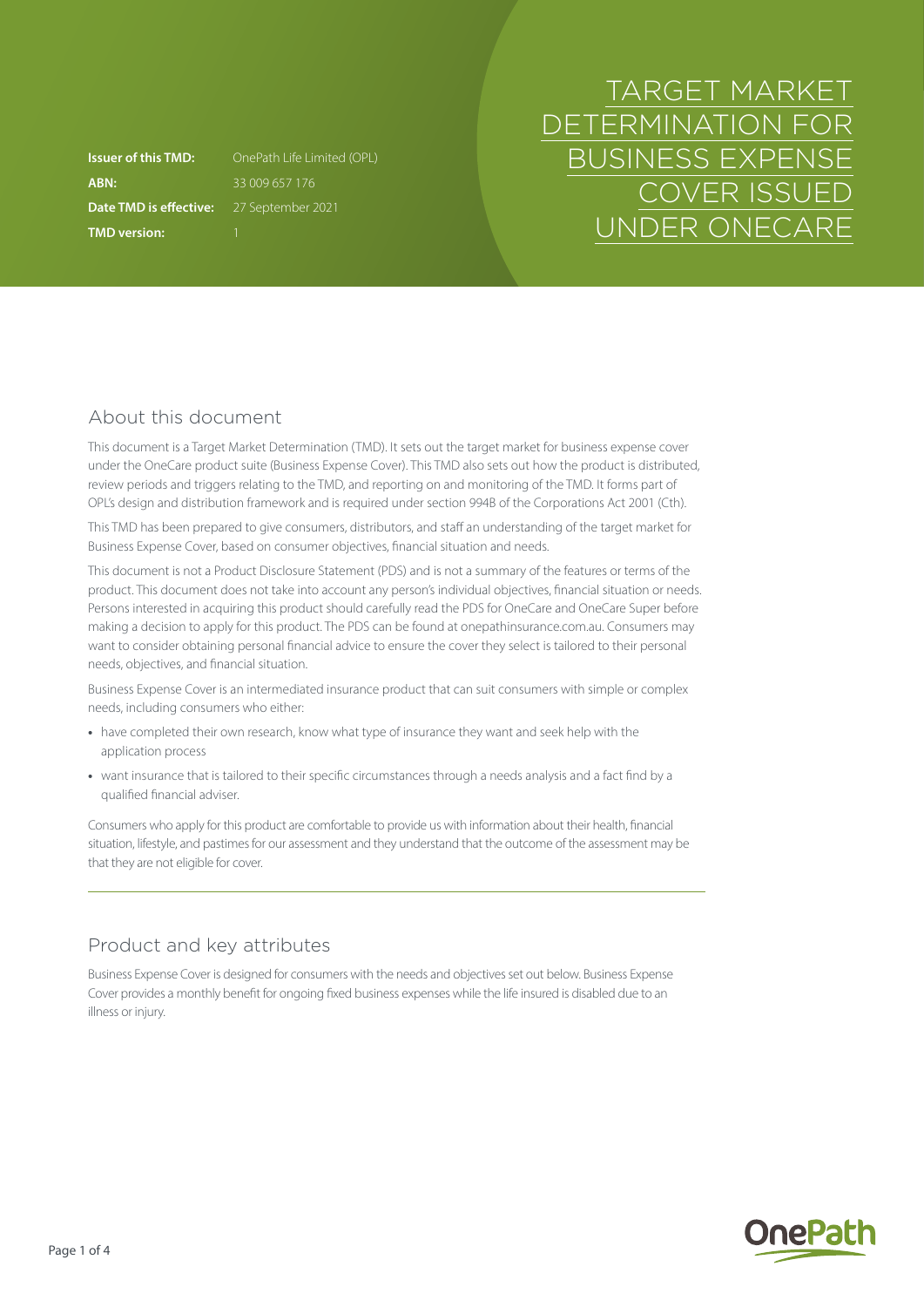#### **Needs and objectives**

Business Expense Cover is designed to provide financial protection for consumers who are small business owners who have financial commitments, where the fulfilment of those commitments ensures that their business continues to operate upon their disability.

The product is designed for consumers who would like to secure the future of their business during a period of disability for up to 12 months, to ensure that they have either:

- **•** a business to return to
- **•** a business that is operating effectively and could be sold as an ongoing concern.

An appropriate waiting period can be selected, depending on the expected cash-flow impact of a disability.

Broadly, the target market is consumers who have or expect to have outstanding business operating financial commitments that will not be met in the event they suffer an illness or injury and who have capacity to pay premiums on an ongoing basis. As the product pays monthly expenses it is likely to meet the needs, or go towards meeting the needs, of consumers in the target market.

#### **Eligibility requirements**

When applying for Business Expense Cover, consumers must satisfy all of the following:

- **•** are aged between 19 and 60
- **•** are self-employed consumers, responsible for the fixed costs of the business, and working in the business
- **•** are in Australia
- **•** have Australian residency or are in the process of applying for permanent Australian residency.

Business Expense Cover is subject to our assessment of health, financial information, occupation, and pastimes:

- **•** not all occupations are eligible for cover
- **•** consumers with pre-existing health conditions may not be eligible for cover
- **•** consumers who participate in high risk pastimes may not be eligible for cover.

#### **Financial capacity**

Business Expense Cover is designed for consumers who have the financial capacity to purchase it and to hold it over the timeframe identified for financial protection, ie. a consumer who has the financial capacity to pay premiums in accordance with the chosen premium structure, fees and government charges. This is important for these two reasons:

- **•** the cost of cover will generally increase over time
- **•** cover will be cancelled, and the life insured won't be covered, if premiums are not paid.

Appropriate consumers will thus meet some or all of the following criteria:

- **•** have a business funding source
- **•** be earning income
- **•** have personal savings
- **•** have other means to fund premiums, fees and government charges, such as family or other relationships.

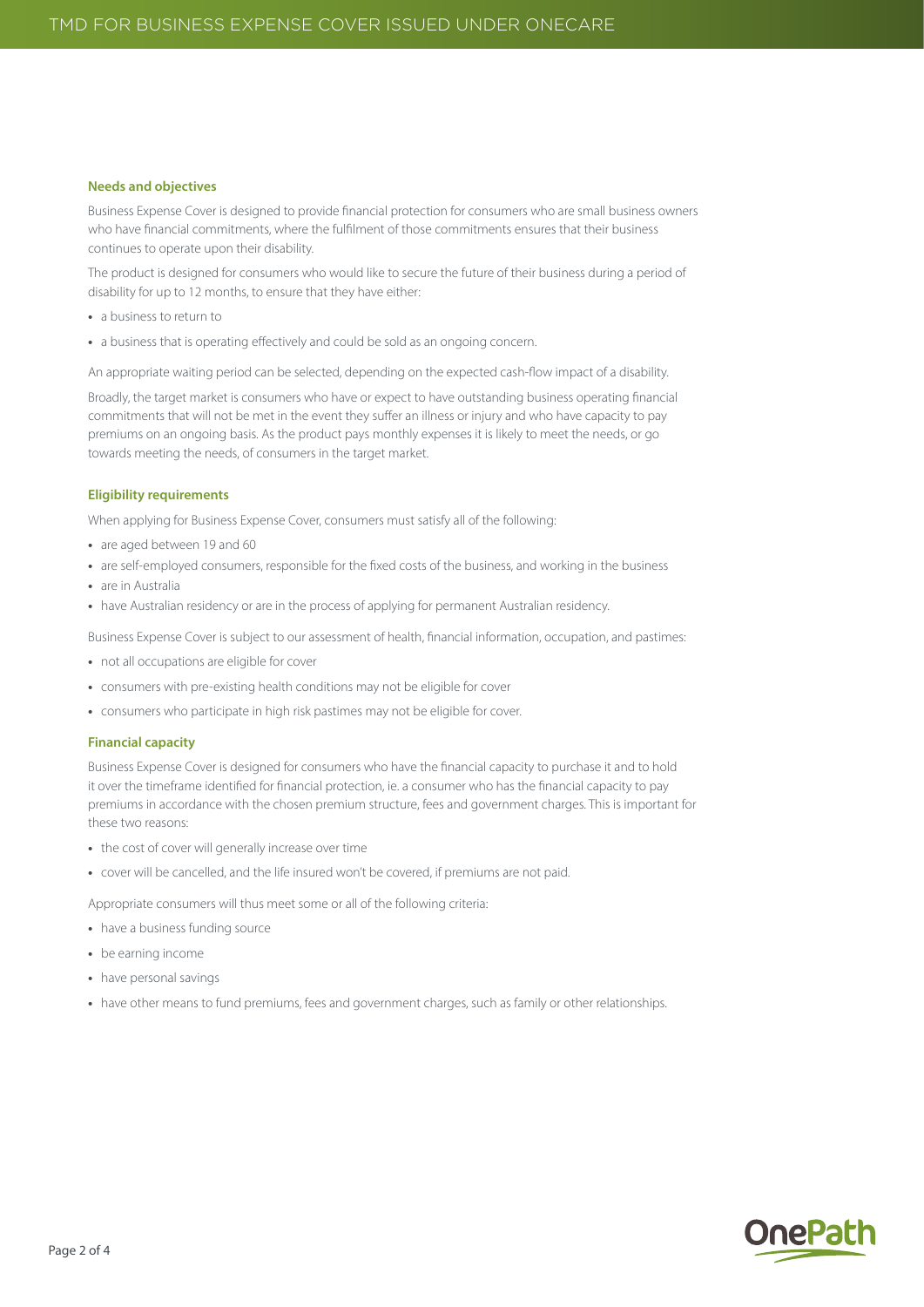#### **Key exclusions**

We will not pay a benefit under Business Expense Cover if a claim is caused either directly or indirectly, by any of the following:

- **•** an intentional self-inflicted act
- **•** illicit drug use
- **•** anything happening to the life insured in war. However, this exclusion does not apply to any benefit paid on death
- **•** participation in criminal activity (and during incarceration due to participation in criminal activity)
- **•** a cause other than illness or injury. For example, loss of a professional qualification.

We will not pay a benefit under Business Expense Cover if the life insured ceases to own or operate a business prior to when the illness or injury causes the disability to occur.

This product may be subject to additional exclusions, based on our assessment of an application.

# Conditions and restrictions on distribution

In light of the obligations under Part 7.8A of the Corporations Act (product design and distribution obligations), an application for Business Expense Cover must be submitted by a Distributor who is operating under an AFSL with appropriate authorisations. The Distributor may only submit applications for consumers who satisfy all of the following:

- **•** have received a current OneCare and OneCare Super PDS
- **•** have been given personal or general financial advice
- **•** are in Australia
- have Australian residency or are in the process of applying for permanent Australian residency.

The Distributor should not sell this product to a consumer who is unlikely to ever be eligible to claim the benefits under the policy.

These distribution conditions for Business Expense Cover are appropriate and will assist in distribution being directed towards the target market.

#### Personal advice

Consumers that obtain personal advice are more likely to be in the target market for Business Expense Cover because advisers have a duty to comply with the statutory best interests duty when providing personal advice.

The Distributor is expected to take into account any relevant information obtained about the consumer's financial situation, to ensure that Business Expense Cover is sold in accordance with this TMD. Relevant information could include (but is not limited to):

- **•** dependants
- **•** employment and income
- **•** other insurance
- **•** debts.

#### General advice

Consumers that obtain general advice are more likely to be in the target market if Distributors distribute the product in alignment with the issuer's distribution conditions relating to the relevant distribution channel, ie.

- **•** consumer has been provided with general advice in relation to this product
- **•** this product is only distributed to consumers who have completed their own research, know what type of insurance they want and seek help with the application process.